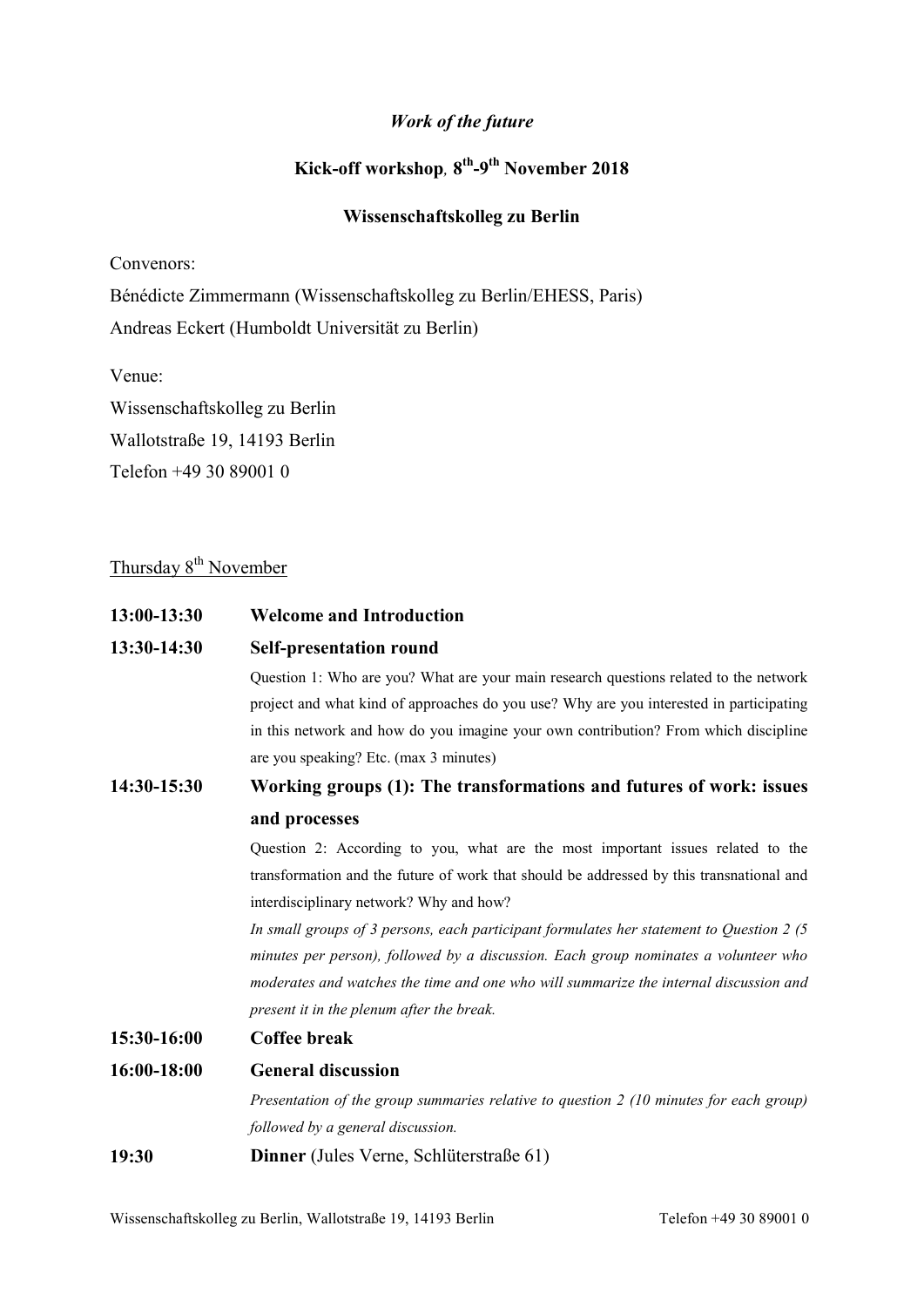## 9:00-10:00 Working groups (2): Identification of concrete subject matters for the network

Question 3: What concrete subject matters and methods could allow us as a network to embrace the processes identified in the concept paper (siliconization, financialization, democratization, ecologization; see attachment)?

In small groups of 3 persons, each participant formulates her statement to Question 3 (5 minutes per person), followed by a discussion. Each group nominates a volunteer who moderates and watches the time and one who will summarize the internal discussion and present it in the plenum after the break.

#### 10:00-10:15 Coffee break

#### 10:15-12:30 General discussion

Presentation of the group summaries relative to question 3 (10 minutes for each group) followed by a general discussion and pre-selection of 3 or 4 concrete research subject matters for the network

#### 12:30-13:30 Lunch

#### 13:30-14:45 Thematic tables

Around 4 thematic tables, the participants explore a question about how the social sciences can address the identified issues. What about concepts and categories of analysis, especially from a transnational perspective? What about the concrete ways of acting for this transnational and interdisciplinary network? After 15 minutes, the participants switch to another thematic table.

- 1. Transformations of work and categories/tools of the historical and social sciences
- 2. How shall/can we address the future in the historical and social sciences?
- 3. Work of the future and interdisciplinary collaboration
- 4. Work of the future and transnational approaches/collaborations
- **14:45-15:45** General discussion introduced by a synthesis prepared by each table coordinator

#### 15:45-16:00 Coffee break

#### 16:00-17:30 Network organization and schedule

What do we choose to do together and according to what schedule? General discussion about schedule, content, and organization of the next meetings and events (summer school, public conferences…), outcomes, acronym and extent of the network…